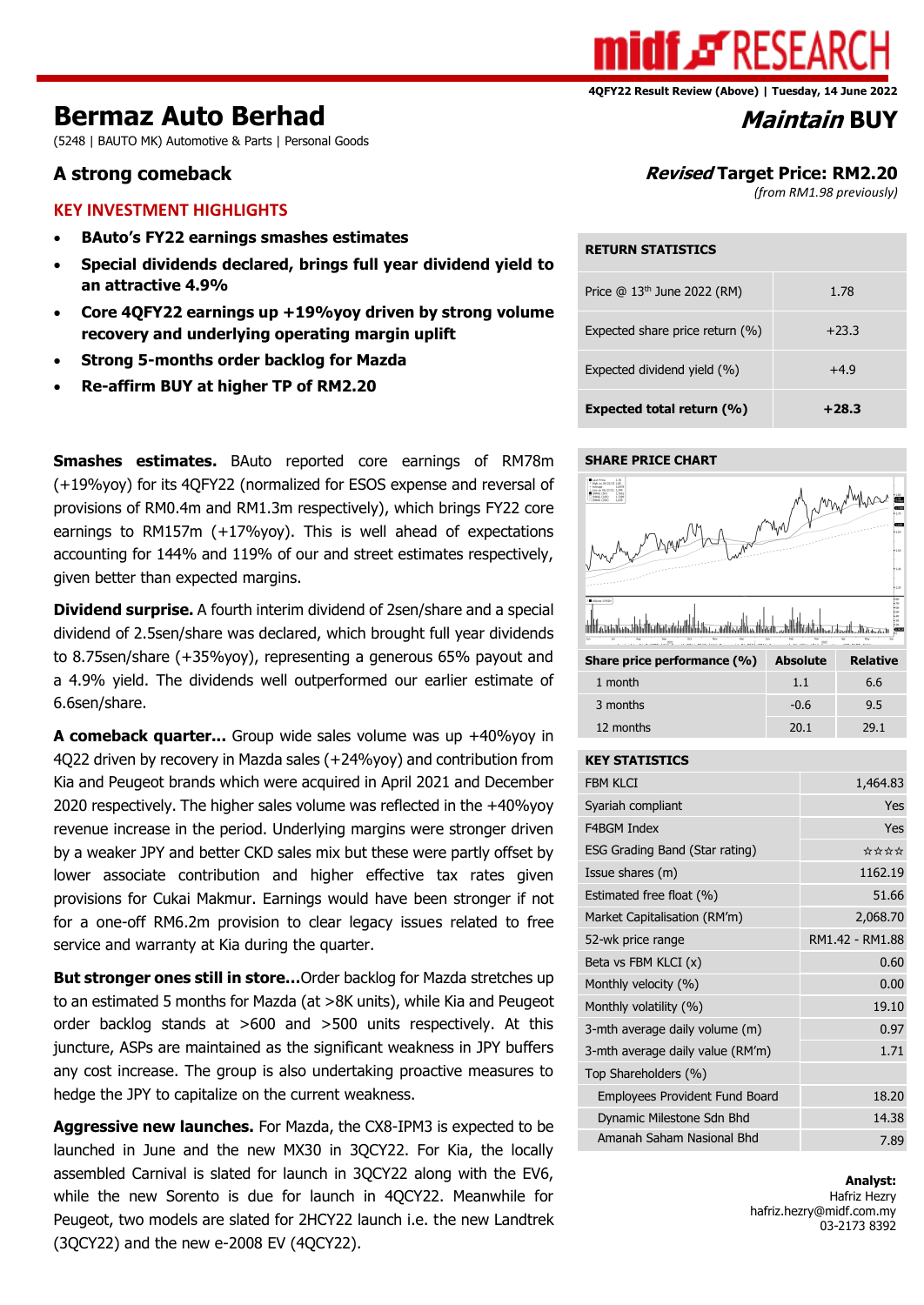

# **INVESTMENT STATISTICS**

| <b>FYE Apr</b>          | <b>FY20</b> | <b>FY21</b> | <b>FY22</b> | <b>FY23F</b> | <b>FY24F</b> |
|-------------------------|-------------|-------------|-------------|--------------|--------------|
| Revenue (RM'm)          | 1,759.0     | 2,287.9     | 2,325.1     | 2,924.7      | 3,090.4      |
| Operating profit (RM'm) | 108.1       | 159.6       | 204.5       | 235.1        | 252.4        |
| Pre-tax Profit (RM'm)   | 131.8       | 172.7       | 218.6       | 257.3        | 285.7        |
| Core net profit (RM'm)  | 100.5       | 134.8       | 157.0       | 177.1        | 196.0        |
| FD EPS (sen)            | 8.6         | 11.6        | 13.5        | 15.2         | 16.8         |
| EPS growth (%)          | (62.1)      | 34.2        | 16.4        | 12.8         | 10.6         |
| PER(x)                  | 20.6        | 15.4        | 13.2        | 11.7         | 10.6         |
| Net Dividend (sen)      | 7.5         | 6.5         | 8.8         | 7.6          | 8.4          |
| Dividend Yield (%)      | 4.2         | 3.7         | 4.9         | 4.3          | 4.7          |
| Source: Company MIDED   |             |             |             |              |              |

Source: Company, MIDFR

**Earnings revision.** Given the stronger than expected results, we revise up our FY23F earnings by 9.3% to factor in: (1) Higher CKD mix leading to higher margin assumptions, (2) Weaker JPY assumption of JPY(x100):RM3.8 from JPY(x100):RM4.0 previously. Our revised FY23F earnings imply a further +13%yoy growth (FY22: +16%yoy) to be driven by improved sales volume at Mazda assuming absence of further lockdown impact this year as well as further growth at the newly acquired Kia and Peugeot operations as new launches picks up pace. We also introduce our FY24F earnings at RM196m (+10.6%yoy).

## **Exhibit 1: Bermaz Auto product rollout**



Source: Company, MIDFR

**Recommendation.** We re-affirm our **BUY** call on BAuto at a higher **TP** of **RM2.20** (from RM1.98 previously). Our valuation pegs BAuto at 15x CY22F earnings, at par to its 5-year historical mean. The group is morphing into a multi-brand auto conglomerate following its recent brand acquisitions, which is expected to drive above-industry earnings and volume growth throughout our forecast horizon. Coupled with reasonably undemanding valuation of 11.7x FY23F PER against an expected earnings CAGR of +12% over our forecast horizon, as well as attractive dividend yield (4.3%-4.7%), we continue to advocate BAuto as our top sector pick. Key catalysts: (1) Sustained earnings improvement for underlying Mazda operations on normalizing margins and demand recovery, (2) A weaker JPY, (3) Rollout of new Kia models - CKDs from CY22F onwards, (4) Rollout of new Peugeot models, (5) Budget 2022's EV duty exemptions which may incentivize consumer take-up of EV models – BAuto is well positioned to capitalize on this with ready EV models from Kia (EV6), Peugeot (2008 EV) and Mazda (MX30 EV).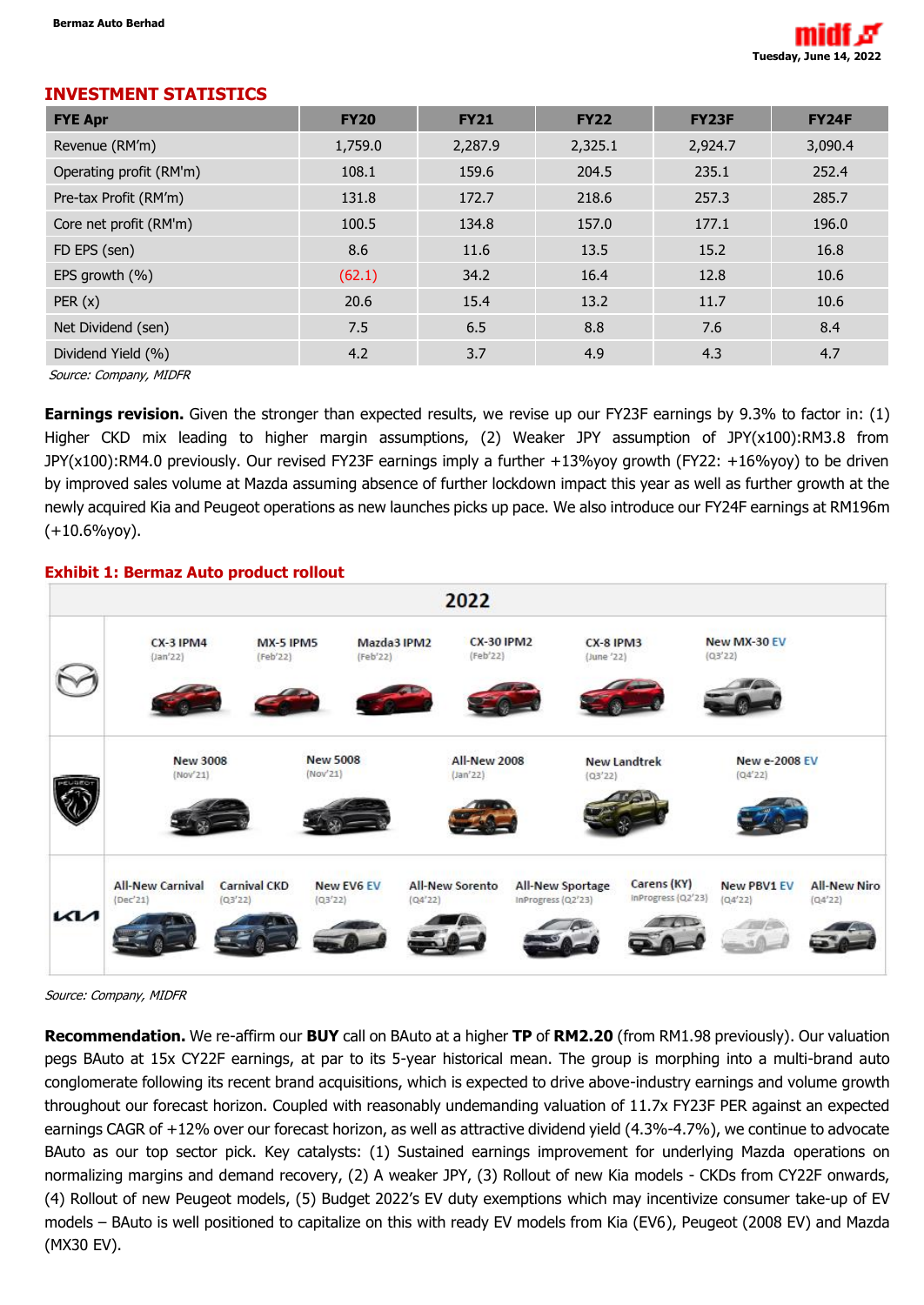# **BAUTO: 4QFY22 Result Summary**

| <b>FYE Apr (RMm)</b>         | 4Q21    | <b>3Q22</b> | 4Q22   | QoQ      | YoY      | <b>FY21</b> | <b>FY22</b> | <b>YTD</b> |
|------------------------------|---------|-------------|--------|----------|----------|-------------|-------------|------------|
| Revenue                      | 641.2   | 623.1       | 897.4  | 44.0%    | 40.0%    | 2,287.9     | 2,325.1     | 1.6%       |
| <b>Operating profit</b>      | 71.5    | 49.6        | 106.8  | 115.2%   | 49.4%    | 155.8       | 204.5       | 31.2%      |
| Investment income            | 1.7     | 1.5         | 1.9    | 25.0%    | 14.4%    | 5.4         | 6.6         | 22.5%      |
| Finance cost                 | (3.1)   | (2.6)       | (2.8)  | 6.2%     | $-9.3%$  | (12.8)      | (10.6)      | $-17.5%$   |
| <b>Associates</b>            | 13.4    | 6.6         | 9.5    | 44.6%    | $-29.0%$ | 20.5        | 18.1        | $-12.0%$   |
| Pretax profit                | 83.5    | 55.1        | 115.4  | 109.4%   | 38.3%    | 168.9       | 218.6       | 29.4%      |
| Tax                          | (17.6)  | (12.4)      | (34.6) |          |          | (40.0)      | (59.7)      | 49.5%      |
| PAT                          | 65.9    | 42.7        | 80.8   | 89.2%    | 22.7%    | 129.0       | 158.8       | 23.1%      |
| MI                           | (1.0)   | 2.0         | 2.1    | 6.5%     | 323.7%   | (4.9)       | 3.1         | 163.9%     |
| Net profit                   | 66.8    | 40.7        | 78.7   | 93.3%    | 17.8%    | 133.8       | 155.7       | 16.3%      |
| Core net profit              | 65.6    | 41.1        | 77.8   | 89.3%    | 18.6%    | 134.7       | 157.0       | 16.5%      |
|                              |         |             |        |          |          |             |             |            |
| Core EPS (sen)               | 5.63    | 3.53        | 6.68   | 89.3%    | 18.6%    | 11.57       | 13.48       | 17%        |
| GDPS (sen)                   | 3.25    | 2.25        | 4.50   | 100.0%   | 38.5%    | 6.50        | 8.75        | 35%        |
|                              |         |             |        |          |          |             |             |            |
| Operating margin             | 11.2%   | 8.0%        | 11.9%  |          |          | 6.8%        | 8.8%        |            |
| Pretax margin                | 13.0%   | 8.8%        | 12.9%  |          |          | 7.4%        | 9.4%        |            |
| Core net profit margin       | 10.2%   | 6.6%        | 8.7%   |          |          | 5.9%        | 6.8%        |            |
| Tax rate                     | 21.1%   | 22.5%       | 30.0%  |          |          | 23.7%       | 27.3%       |            |
|                              |         |             |        |          |          |             |             |            |
| Mazda TIV (Malaysia, units)  | 3,660   | 3,169       | 4,551  | 43.6%    | 24.3%    | 13,439      | 12,038      | $-10.4%$   |
|                              |         |             |        |          |          |             |             |            |
| Malaysia revenue (RMm)       | 588.0   | 580.4       | 840.1  | 44.8%    | 42.9%    | 2,118.0     | 2,140.7     | 1.1%       |
| Philippines revenue (RMm)    | 53.2    | 42.8        | 57.3   | 33.9%    | 7.6%     | 169.9       | 184.4       | 8.5%       |
|                              |         |             |        |          |          |             |             |            |
| Malaysia EBIT (RMm)          | 75.1    | 48.7        | 105.4  | 116.5%   | 40.3%    | 162.1       | 200.6       | 23.8%      |
| Philippines EBIT (RMm)       | (4.3)   | $1.1\,$     | 1.6    | 40.0%    | 136.7%   | (2.3)       | 5.0         | 314.9%     |
|                              |         |             |        |          |          |             |             |            |
| Malaysia EBIT margin         | 12.8%   | 8.4%        | 12.6%  |          |          | 7.7%        | 9.4%        |            |
| Philippines EBIT margin      | $-8.0%$ | 2.6%        | 2.7%   |          |          | $-1.4%$     | 2.7%        |            |
|                              |         |             |        |          |          |             |             |            |
| BAP (P'pines) volume (units) | 434     | 336         | 438    | 30.4%    | 0.9%     | 1,245       | 1,304       | 4.7%       |
| MMSB volume (units)          | 3,893   | 2,766       | 4,354  | 57.4%    | 11.8%    | 9,833       | 10,890      | 10.7%      |
| Inokom volume (units)        | 5,071   | 8,380       | 7,202  | $-14.1%$ | 42.0%    | 17,566      | 23,236      | 32.3%      |

Source: Company, MIDFR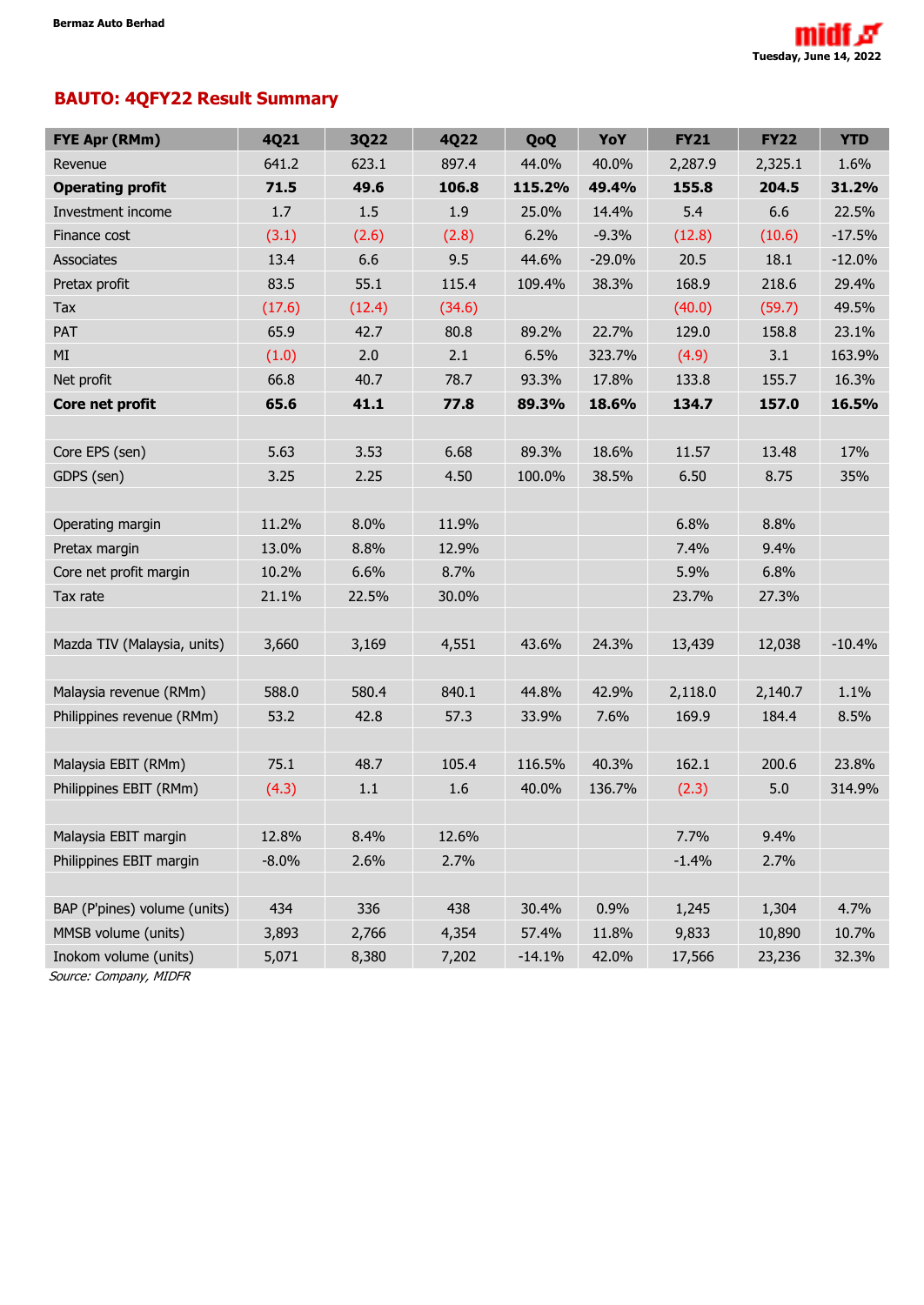

# **BAUTO: 4QFY22 Result Summary (Pretax breakdown)**

| <b>Pretax Profit (RMm)</b>               | 4Q21         | <b>3Q22</b> | <b>4Q22</b> | QoQ       | YoY        | <b>FY21</b> | <b>FY22</b> | <b>YTD</b> |
|------------------------------------------|--------------|-------------|-------------|-----------|------------|-------------|-------------|------------|
| <b>Subsidiaries:</b>                     |              |             |             |           |            |             |             |            |
| Mazda (Malaysian operations)             | 72.3         | 41.6        | 99.6        | 139.6%    | 37.7%      | 158.2       | 189.6       | 19.8%      |
| Peugeot (Malaysian operations)           | 0.0          | 0.9         | 6.6         | 653.8%    | <b>NA</b>  | 0.0         | 4.0         | <b>NA</b>  |
| Kia (Malaysian operations)               | $-0.0$       | 4.5         | $-3.0$      | $-166.2%$ | $-8647.1%$ | $-0.0$      | 0.4         | 1217.6%    |
| Bermaz Auto Parts (Malaysian operations) | 0.0          | 0.9         | 0.8         | $-5.3%$   | <b>NA</b>  | 0.0         | 2.3         | <b>NA</b>  |
| Mazda (Philippines)                      | $-3.2$       | 0.7         | 1.1         | 55.8%     | 135.8%     | $-10.4$     | 3.3         | 131.6%     |
| Investment holding                       | 1.0          | 0.0         | 0.8         | 2814.8%   | $-20.3%$   | 0.7         | 1.0         | 51.5%      |
| <b>Total operating profit</b>            | 70.1         | 48.6        | 105.9       | 118.2%    | 51.1%      | 148.4       | 200.5       | 35.1%      |
|                                          |              |             |             |           |            |             |             |            |
| <b>Associates:</b>                       |              |             |             |           |            |             |             |            |
| Mazda Malaysia Sdn Bhd                   | 12.7         | 5.0         | 7.9         | 59.2%     | $-37.7%$   | 13.5        | 11.1        | $-17.8%$   |
| <b>Inokom Corporation</b>                | 0.4          | 2.2         | 2.0         | $-8.6%$   | 378.7%     | 6.7         | 8.0         | 19.1%      |
| Bermaz Auto Alliance                     | 0.2          | 0.0         | 0.0         | <b>NA</b> | $-100.0\%$ | 0.2         | 0.1         | $-75.6%$   |
| Kia Malaysia Sdn Bhd                     | 0.0          | $-0.7$      | $-0.5$      | 16.1%     | <b>NA</b>  | 0.0         | $-1.2$      | <b>NA</b>  |
| <b>Others</b>                            | 0.0          | $-0.0$      | 0.0         | 309.5%    | <b>NA</b>  | 0.0         | 0.0         | <b>NA</b>  |
| <b>Total associate earnings</b>          | 13.4         | 6.6         | 9.5         | 44.6%     | $-29.0%$   | 20.5        | 18.1        | $-12.0%$   |
| <b>Total pretax profit</b>               | 83.5         | 55.1        | 115.4       | 109.4%    | 38.3%      | 168.9       | 218.6       | 29.4%      |
|                                          |              |             |             |           |            |             |             |            |
| Sales volume (units) (subsidiaries)      | 4Q21         | <b>3Q22</b> | 4Q22        | QoQ       | YoY        | <b>FY21</b> | <b>FY22</b> | <b>YTD</b> |
| Mazda (Malaysian operations)             | 3,660        | 3,169       | 4,551       | 43.6%     | 24.3%      | 13,439      | 12,038      | $-10.4%$   |
| Peugeot (Malaysian operations)           | $\mathbf{0}$ | 283         | 548         | 93.6%     | <b>NA</b>  | 0           | 964         | <b>NA</b>  |
| Kia (Malaysian operations)               | 0            | 157         | 203         | 29.3%     | <b>NA</b>  | 0           | 360         | <b>NA</b>  |
| Mazda (Philippines)                      | 434          | 336         | 438         | 30.4%     | 0.9%       | 1,245       | 1,304       | 4.7%       |
| <b>Total Group</b>                       | 4,094        | 3,945       | 5,740       | 45.5%     | 40.2%      | 14,684      | 14,666      | $-0.1%$    |

Source: Company, MIDFR